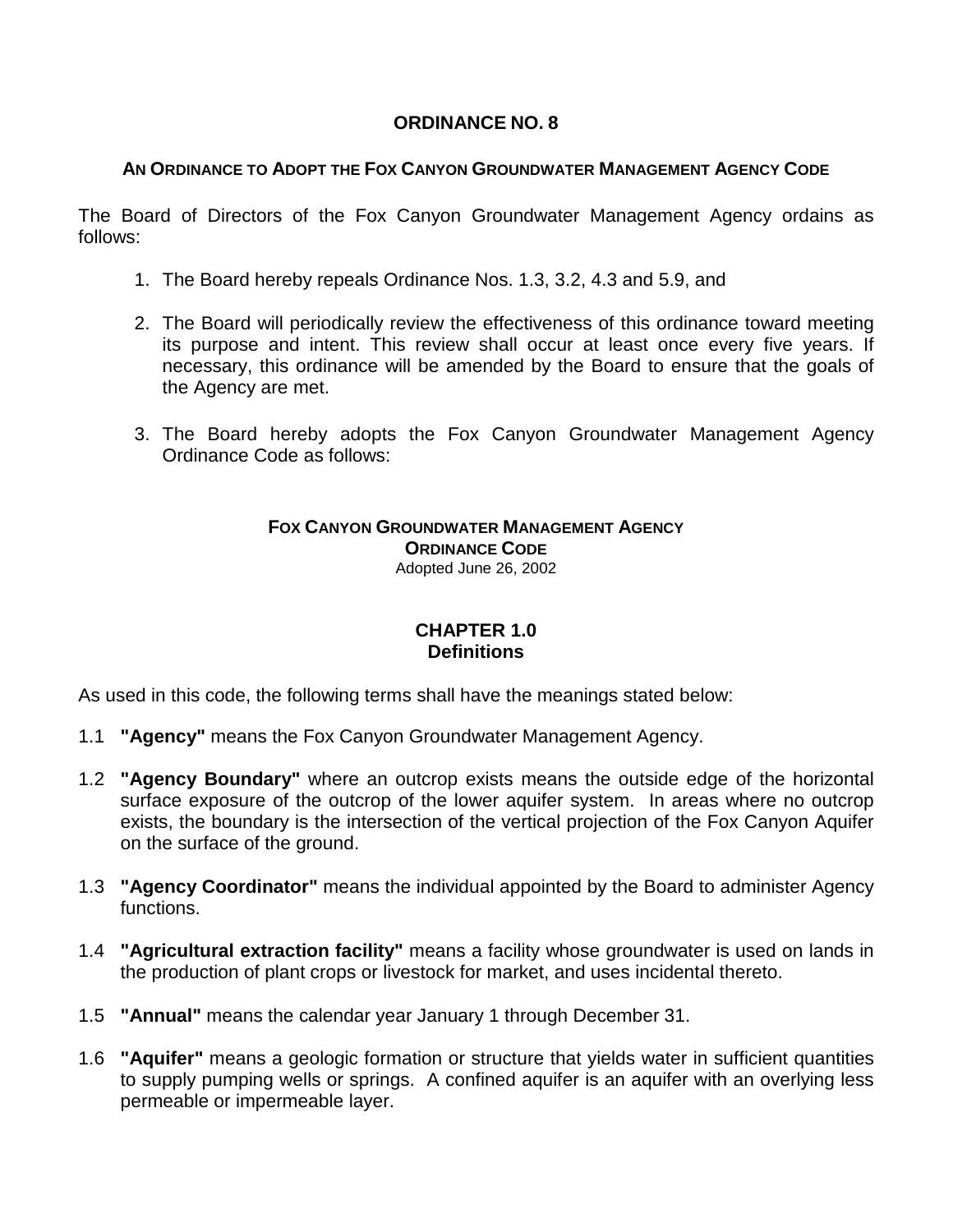- 1.7 **"Board"** means the Board of Directors of the Fox Canyon Groundwater Management Agency.
- 1.8 **"Developed Acreage"** means that portion of a parcel within the boundaries of the Agency that is receiving water for reasonable and beneficial agricultural, domestic or municipal and industrial (M & I) use.
- 1.9 **"East Las Posas Sub-basin"** That part of the former North Las Posas Basin that is East of the fault described by significant changes in groundwater levels and located for record purposes on maps in the Agency Offices.
- 1.10 **"Excess extraction"** means those extractions in excess of an operator's extraction allocation or adjusted extraction allocation.
- 1.11 **"Expansion area"** means the lower aquifer system (LAS) outcrop in the North and Northeasterly portion of the Agency plus the area "outside the outcrop". "Outside the outcrop" shall be defined as that area outside the Agency Boundary where the natural surface drainage allows surface water to flow into the Agency or where the groundwater gradient would allow groundwater to flow into the Agency. The width of this area, "outside the outcrop", shall not exceed a distance of 1.5 miles perpendicular to the Agency boundary. Map Number Two, entitled Fox Canyon Outcrop, Las Posas Basin, 1995 shows the expansion area and is available in the County Water Resources Division office.
- 1.12 **"Extraction"** means the act of obtaining groundwater by pumping or other controlled means.
- 1.13 **"Extraction allocation"** means the amount of groundwater that may be obtained from an extraction facility for a given calendar year, before a surcharge is imposed.
- 1.14 **"Extraction facility"** means any device or method (e.g. water well) for extraction of groundwater within a groundwater basin or aquifer.
- 1.15 **"Foreign Water"** means water imported to Ventura County through the State Water Project facilities or other water as approved by the Board.
- 1.16 **"Groundwater"** means water beneath the surface of the earth within a zone in which the soil is sufficiently saturated with water to allow collection and extraction.
- 1.17 **"Groundwater basin"** means a geologically and hydrologically defined area containing one or more aquifers, which store and transmit water yielding significant quantities of water to extraction facilities.
- 1.18 **"Historical extraction"** means the average annual groundwater extraction based on the five (5) calendar years of reported extractions from 1985 through 1989 within the boundaries of the Agency. This average will be expressed in acre-feet per year. *All historical extraction allocations became effective on January 1, 1991.*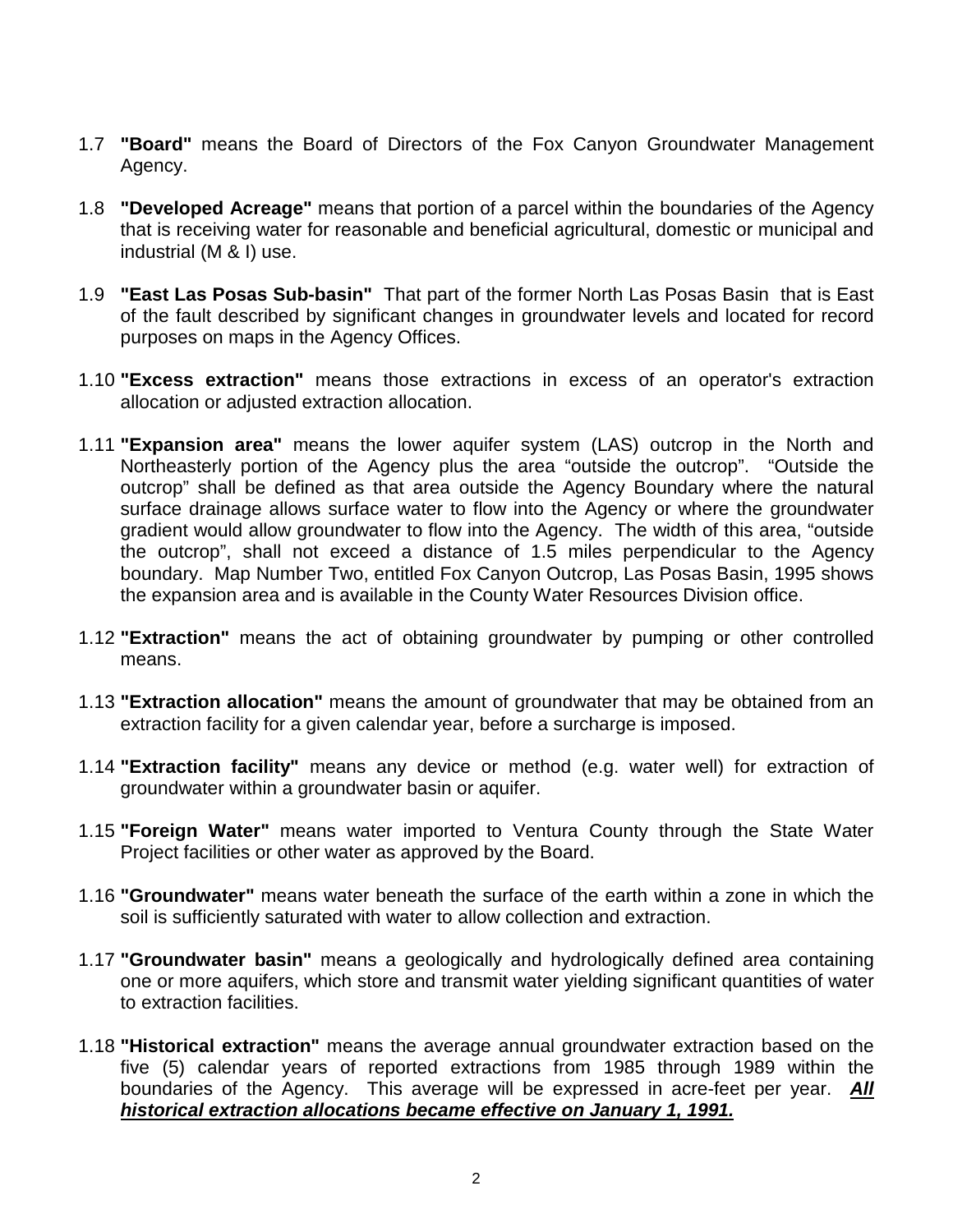- 1.19 **"Inactive Well"** An inactive well is a well that conforms to the County of Ventura Ordinance Code requirements for an active well, but is being held in an idle status in case of future need. Inactive wells are not required to have a flow meter. Pumping to meet Ventura County Ordinance Code requirements shall not exceed 12 hours in a 12 month period. Meters shall be installed on inactive wells and the well shall revert to a groundwater extraction facility if the requirement exists to pump the well for more than 12 hours in any 12 month period. The pumping to meet Ventura County Ordinance Code requirements shall be for beneficial use and the 12 hour pumping limitation shall not be used to justify the lack of a meter for any well that serves a primary purpose. The application of an inactive well status implies that there is a minimum of one additional source of water to serve as a primary supply.
- 1.20 **"Injection/storage facility"** means any device or method for injection/storage of water into a groundwater basin or aquifer within the boundaries of the Agency.
- 1.21 **"Irrigated Agricultural Land"** means lands, which are designated as **Prime Agricultural Lands**, **Agricultural Lands of Statewide Importance**, or **Unique Agricultural Lands** as described by the Ventura County Agricultural Lands Conservation Program. As an additional qualification to meet this definition, all of the land must have received water for irrigation purposes at some time during the base period of 1985 - 1989.
- 1.22 **"LAS outcrop"** or **"outcrop"** means the area of Lower Aquifer System surface exposure as defined by Map Number One, Fox Canyon Outcrop, Las Posas Basin, 1982. This map is available for inspection in the Ventura County Water Resources Division office.
- 1.23 **"Metering Equipment"** or **"Meters"** means a manufactured instrument for accurately measuring and recording the flow of water in a pipeline.
- 1.24 **"Municipal and Industrial (M & I) Provider"** means a municipality, waterworks district, water company, mutual water company or person which provides water for domestic, industrial, commercial, or fire protection purposes within the boundaries of the Agency.
- 1.25 **"Municipal and Industrial (M & I) Operator"** An owner or operator that supplied groundwater for M & I use during the historical allocation period and did not supply water for agricultural irrigation during the historical period."
- 1.26 **"Municipal and Industrial (M & I) user"** means a person or other entity that used or uses water for any purpose other than agricultural irrigation. "Municipal and Industrial (M & I) **use,"** means any use other than agricultural irrigation.
- 1.27 **"Non-exempt well operators"** means all well operators except those operating extraction facilities supplying a single family dwelling on one acre or less, with no income producing operations and those operators granted an exemption by the Board of Directors.
- 1.28 **"Operator"** means a person who operates a groundwater extraction facility. In the event the Agency is unable to determine who operates a particular extraction facility, then "operator" shall mean the person to whom the extraction facility is assessed by the County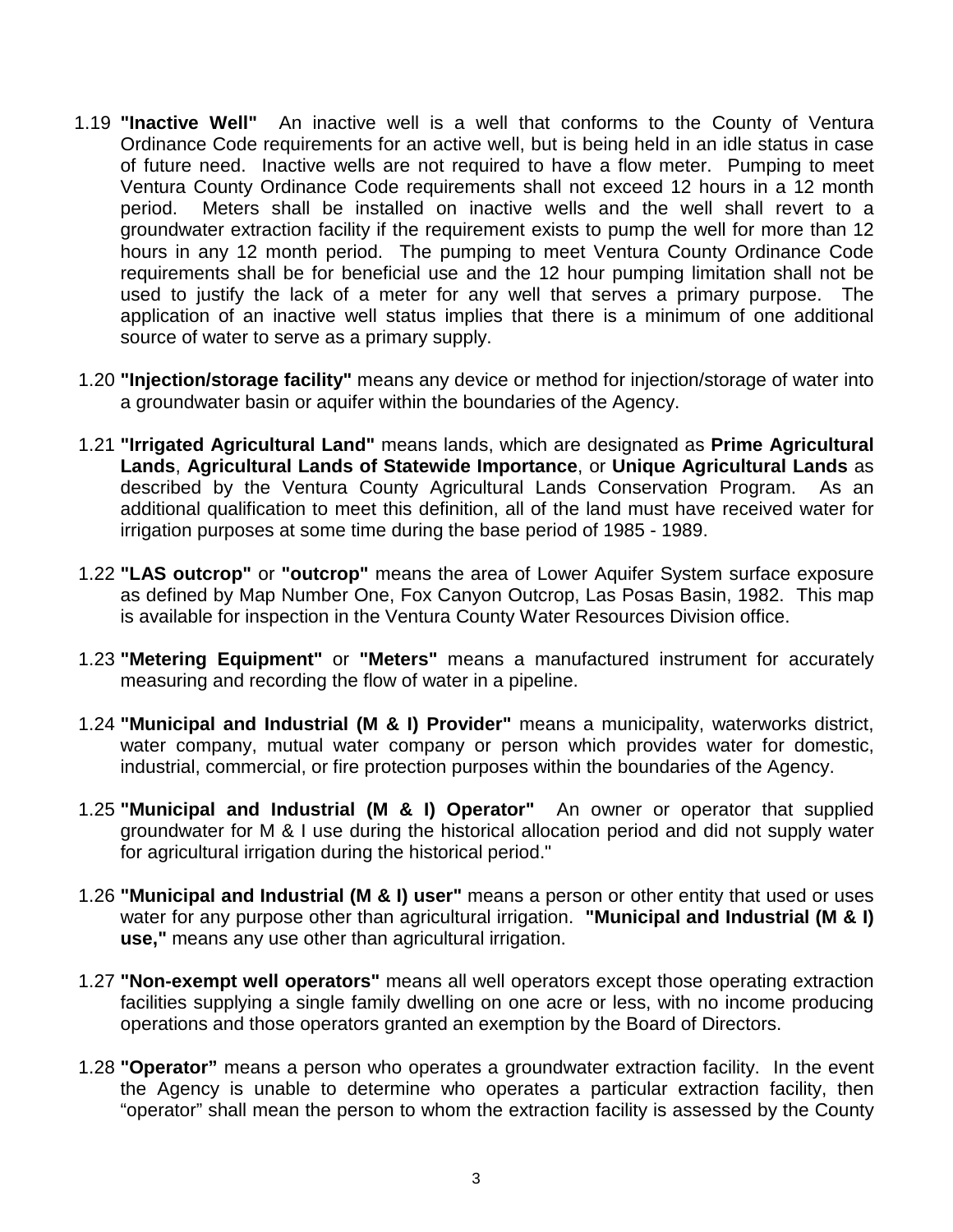Assessor, or, if not separately assessed, the person who owns the land upon which the extraction facility is located.

- 1.29 **"Overdraft"** means the condition of a groundwater basin where the average annual amount of water extracted exceeds the average annual supply of water to a basin or aquifer.
- 1.30 **"Perched or Semi-perched Aquifer"** means the water bearing area that is located between the earth's surface and the clay deposits that exist above the Oxnard Aquifer in Sealing Zone III.
- 1.31 **"Person"** includes any state or local governmental agency, private corporation, firm, Partnership, individual, group of individuals, or, to the extent authorized by law, any federal agency.
- 1.32 **"Recharge"** means natural or artificial replenishment of groundwater storage by percolation or injection of one or more sources of water at the surface.
- 1.33 **"Safe Yield"** means the condition of groundwater basin when the total average annual groundwater extractions are equal to or less than total average annual groundwater recharge, either naturally or artificially.
- 1.34 **"West Las Posas Sub-basin"** That part of the former North Las Posas Basin that is West of the fault described by significant changes in groundwater levels and located for record purposes on maps in the Agency Offices.

#### **CHAPTER 2.0 Registration of Wells and Levying of Charges**

#### 2.1 **Registration of wells**

- 2.1.1 All groundwater extraction facilities within the boundaries of the Agency shall be registered with the Agency within 30 days of notice given to the operator. The operator of an extraction facility shall register his extraction facility and provide the following information on a form provided by the Agency:
	- 2.1.1.1 Name and address of the operator.
	- 2.1.1.2 Name and address of the owner of the land upon which the extraction facility is located.
	- 2.1.1.3 A description of the equipment associated with the extraction facility.
	- 2.1.1.4 Location of the water extraction facility.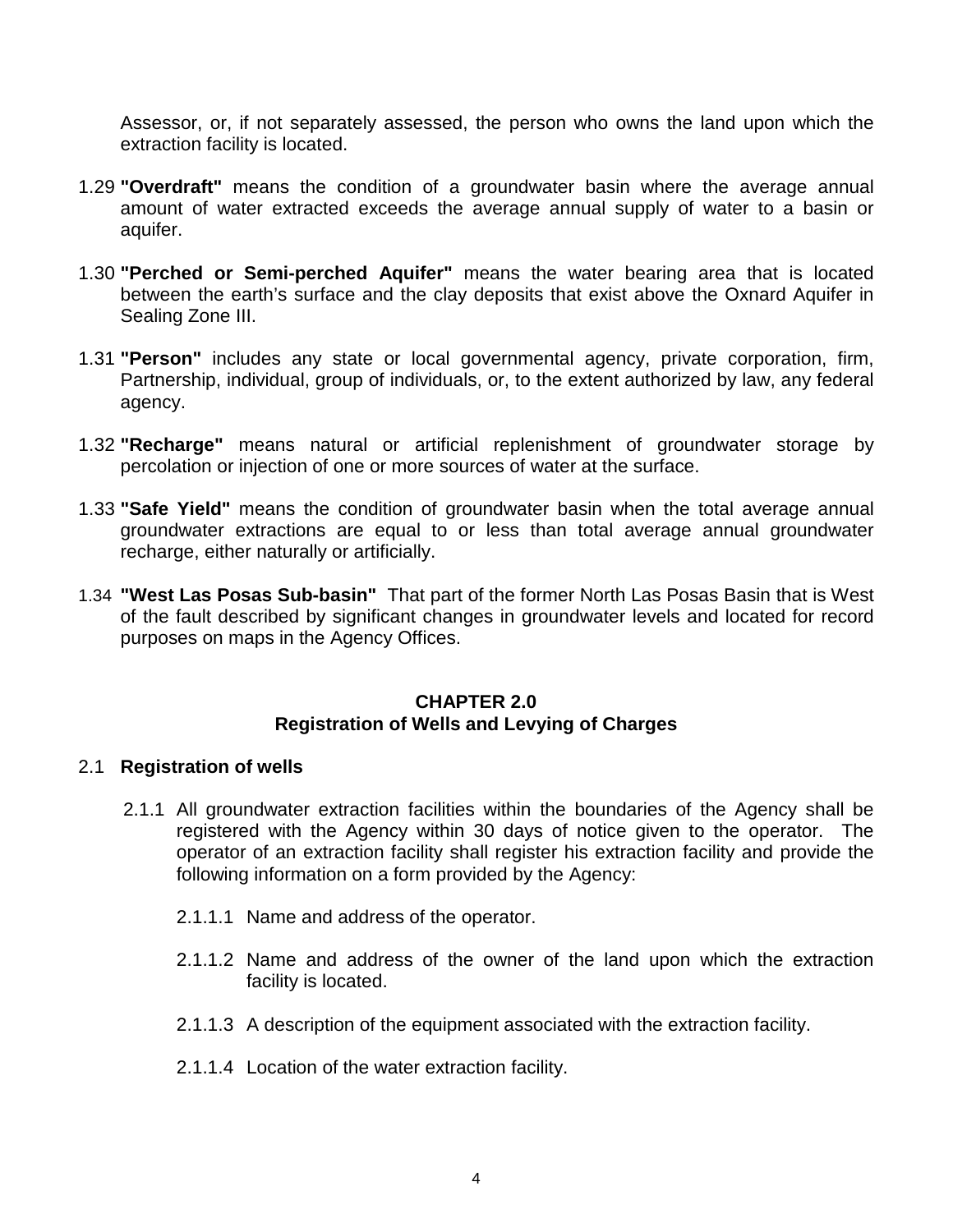- 2.2 **Reporting Extractions.** The method for computing extractions shall be as specified by Chapter 3. The operator of a registered extraction facility shall file a groundwater extraction statement semi-annually with the Agency. Extraction statements shall cover the periods from January 1 to June 30 and from July 1 to December 31. Statements are due thirty (30) days following the end of each reporting period. Statements shall contain the following information on forms to be provided by the Agency:
	- 2.2.1 The information required under 2.1.1 above.
	- 2.2.2 The method of measuring or computing groundwater extractions.
	- 2.2.3 The crop types or other uses and the acreage served by the extraction facility.
	- 2.2.4 Total extraction of each extraction facility in acre-feet for the proceeding six (6) month period.

## 2.3 **Groundwater Extraction Charges**

- 2.3.1 All persons operating groundwater extraction facilities shall pay a groundwater extraction charge for all groundwater extracted after July 1, 1993, in the amount as established by Resolution of the Board. Payments are due semi-annually, and shall accompany the statement required pursuant to 2.2.
- 2.4 Payments not received or postmarked by thirty days after the end of each reporting period shall be charged interest in the amount of 1 1/2 percent per month, or part of month that the charge remains unpaid. Charges for pumping that are less than \$50.00 must be reported, but will not accrue interest and will be deferred until the billing accumulates to \$50.00. When the \$50.00 minimum has been reached, the surcharge will be billed and interest will start to accrue when the bill is due and payable.

## **CHAPTER 3.0**

## **Installation and Use of Metering Equipment for Groundwater Extraction Facilities**

### 3.1 **Installation and Use of metering Equipment**

- 3.1.1 Installation Requirement. Operators of extraction facilities shall install metering equipment on each well that extracts groundwater. Meters are not required on for inactive wells as defined in this ordinance, nor are meters required for extraction facilities supplying a single family dwelling on one acre or less, with no income producing operations.
- 3.1.2 Back-up Metering Equipment. Water meters occasionally fail, losing periods of record before the disabled or inaccurate meter is either replaced or repaired. Well operators shall be prepared to provide another acceptable method of computing pumpage during these periods of meter failure to avoid the loss of record on wells that require metering under this ordinance.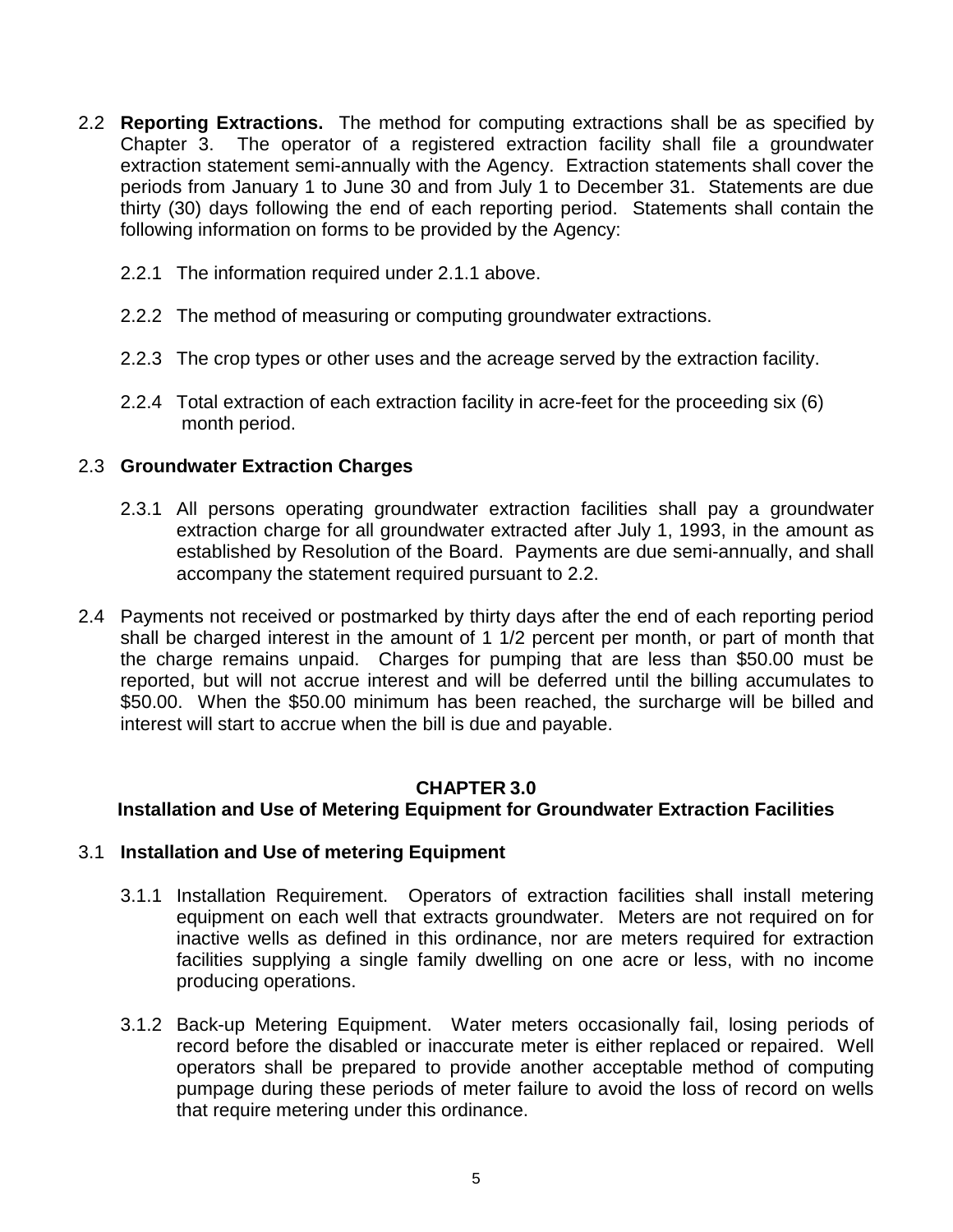- 3.1.2.1 Back-up Methods. Two acceptable back-up methods consist of using an hour meter and records on pumping rates or use of power company records and a pump efficiency test which is no more than one year old. It is the operator's responsibility to maintain the meter.
- 3.1.2.2 Special Cases. If special circumstances exist where neither of these backup procedures can be used or are impracticable to use, the operator shall request Agency Coordinator's approval of another alternative back-up procedure.
- 3.1.3 Meter Readings. Functional meters shall be read and the readings reported semiannually on the extraction statements required under 2.2. above.

### 3.2 **Implementation**

- 3.2.1 Metering Information. The Agency will obtain current information from meter manufacturers, distributors, or installers on meter specifications, availability and cost and will make this information available to well owners and operators on request.
- 3.2.2 Notification of Metering Equipment Requirement. Operators will be notified in writing of the metering equipment requirement following adoption of this ordinance by the Agency's Board of Directors.
- 3.2.3 Installation of Metering Equipment. Non-exempt well operators will be required to install metering equipment on said wells by July 1, 1994.
- 3.2.4 Inspection of Metering Equipment. The Agency may inspect metering equipment installations for compliance with this ordinance at any reasonable time.
- 3.3 **Altering Metering Equipment.** Any person who alters, removes, resets, adjusts, manipulates, obstructs or in any manner interferes or tampers with or procures or causes or directs any person to alter, remove, reset, adjust, manipulate, obstruct or in any manner interfere or tamper with any metering equipment affixed to any groundwater extraction facility required by this act, so as to cause said metering equipment to improperly or inaccurately measure and record said groundwater extraction is guilty of an intentional violation of this ordinance as described in Chapter 8.

### **CHAPTER 4.0 Protection of the South, East and West Las Posas Basins**

- 4.1 This chapter has the following purpose and intent:
	- 4.1.1. To eliminate overdraft from the aquifer systems within the boundary of the East and West Las Posas sub-basins and bring these sub-basins to a "safe yield" condition by the year 2010.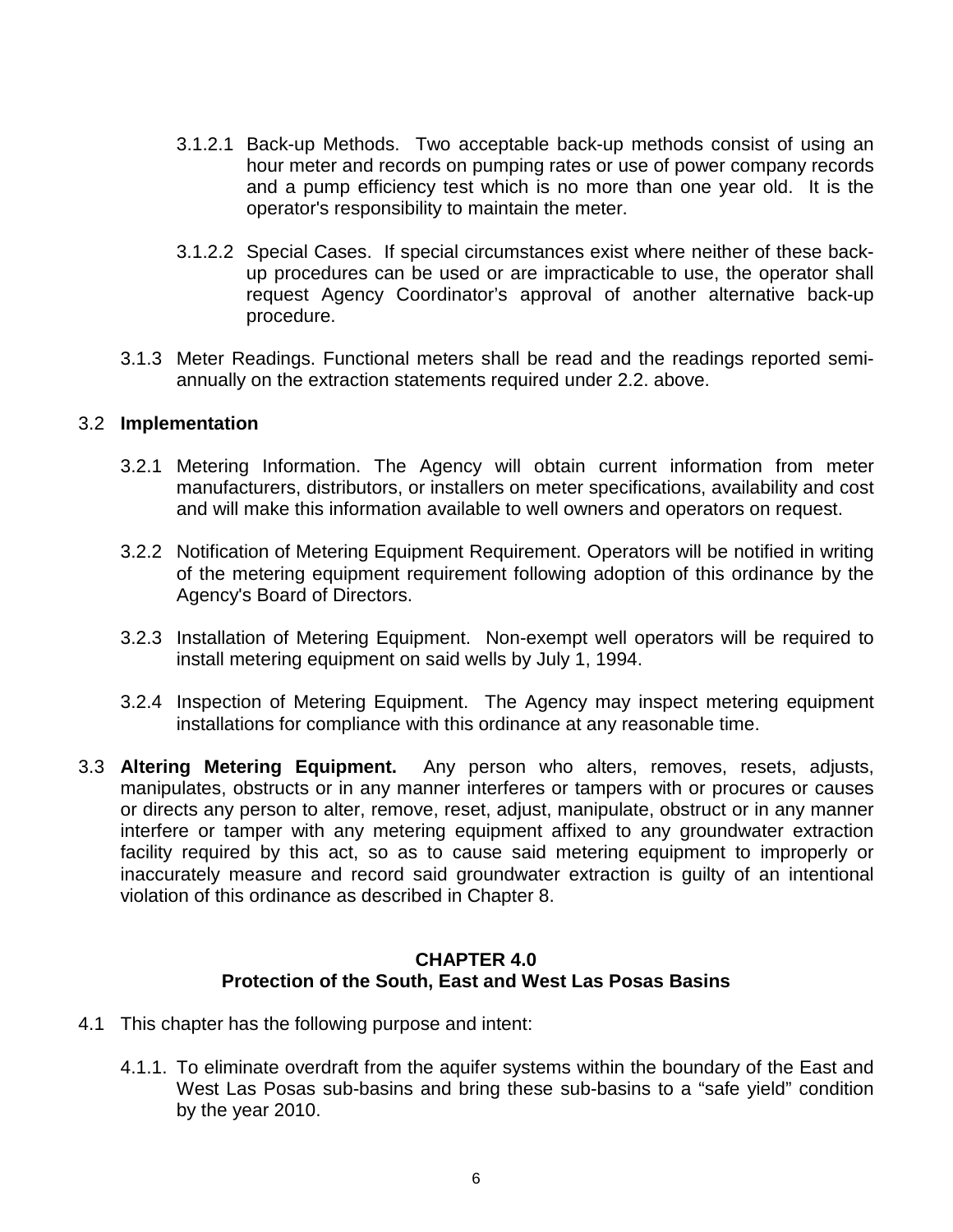- 4.1.2 Protection of the Las Posas Basin outcrop as a source of groundwater recharge.
- 4.1.3 Preventing groundwater quality degradation by way of the expansion area.
- 4.1.4 This ordinance is only one means by which this goal will be met.

### 4.2 **Las Posas Basin Anti-degradation and Extraction Prohibition**

- 4.2.1 Prohibition
	- 4.2.1.1 Except as permitted by 4.2.1.3 below, increasing the quantity of all types of groundwater use in the expansion area from extraction facilities located in the East or West Las Posas sub-basin is prohibited after June 30, 1988.
	- 4.2.1.2 To qualify for expansion of agricultural groundwater use, irrigation systems consistent with best management practices and typical for permanently established citrus and avocado orchards in the area must be installed and trees must be planted prior to July 1, 1988. To qualify for expansion of a municipal or industrial groundwater use, a water system conforming to California Health and Safety Code and Uniform Plumbing Code requirements must be installed prior to the effective date of Ordinance 4, or must be installed and used to continuously supply the project with an adequate quantity of groundwater prior to July 1, 1988.
	- 4.2.1.3 Subsequent to the effective date of this ordinance, any new use of water on the expansion area shall be specifically approved and conditioned by the Agency to:
		- 4.2.1.3.1 Ensure that the outcrop is not exposed to potential degradation of water quality of any type.
		- 4.2.1.3.2 Ensure that the ability of the outcrop to provide recharge by percolation is not diminished.
	- 4.2.1.4 Groundwater from inside the Agency shall not be used on the expansion area of the East or West Las Posas Basin or any other area outside the Agency Boundary. As a minimum, these requirements shall preclude:
		- 4.2.1.4.1 Uses on the outcrop that require groundwater in excess of the historical allocation or the granting of new baseline or new efficiency allocations.
		- 4.2.1.4.2 Uses that reduce or lead to the reduction of the capability of the outcrop to provide recharge to the Lower Aquifer System.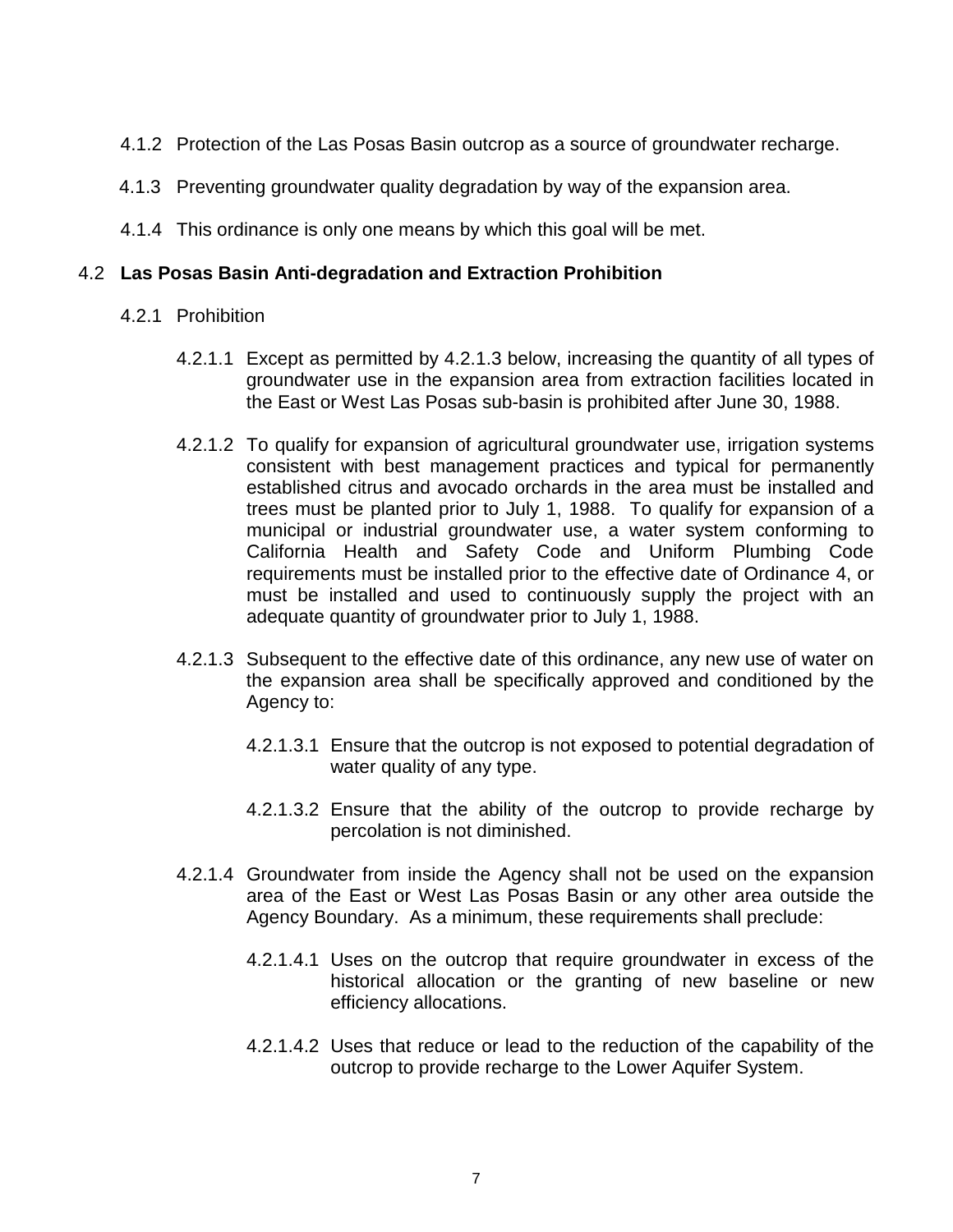#### 4.2.2 Monitoring

- 4.2.2.1 The Agency will monitor the anti-degradation and extraction prohibition by regular review of discretionary permit applications to the Ventura County Water Resources and Engineering Department.
- 4.2.2.2 In addition to the above reviews, the Agency may conduct surveys of the expansion area.

### 4.3 **East and West Las Posas Basins Extraction Facility Prohibition**

- 4.3.1 New Extraction Facilities. New and replacement extraction facilities in the East or West Las Posas Basins to extract groundwater for use in the expansion area must be approved as provided by 4.3.2 below. Such facilities shall conform to the requirements of this and all other Agency Ordinances.
- 4.3.2 Permit Required. No operator or person shall construct a new extraction facility or a replacement extraction facility within the East and West Las Posas Basins after June 30, 1988 unless such work is done pursuant to an unexpired written permit for such work issued by the Agency. This paragraph does not provide authority to deny a well permit.
- 4.3.3 Permit Application. Application to construct an extraction facility shall be made to the Agency on the approved Ventura County Water Well Ordinance form available from the Ventura County Public Works Agency and shall include all information required by the Ventura County Well Ordinance and the following:
	- 4.3.3.1 Location(s) of groundwater use including acreage accurately plotted on copy of the Ventura County Assessor's Parcel Map.
	- 4.3.3.2 The proposed crop type(s) or Municipal and Industrial use(s) at each location.
	- 4.3.3.3 A brief description of the type of irrigation or distribution system and metering equipment to be used.
	- 4.3.3.4 The estimated average annual quantity of water use proposed for each location of use.
- 4.3.4 Monitoring. The Agency will monitor compliance with this Article by reviewing County well permit applications and reported groundwater extractions and by conducting necessary field surveys.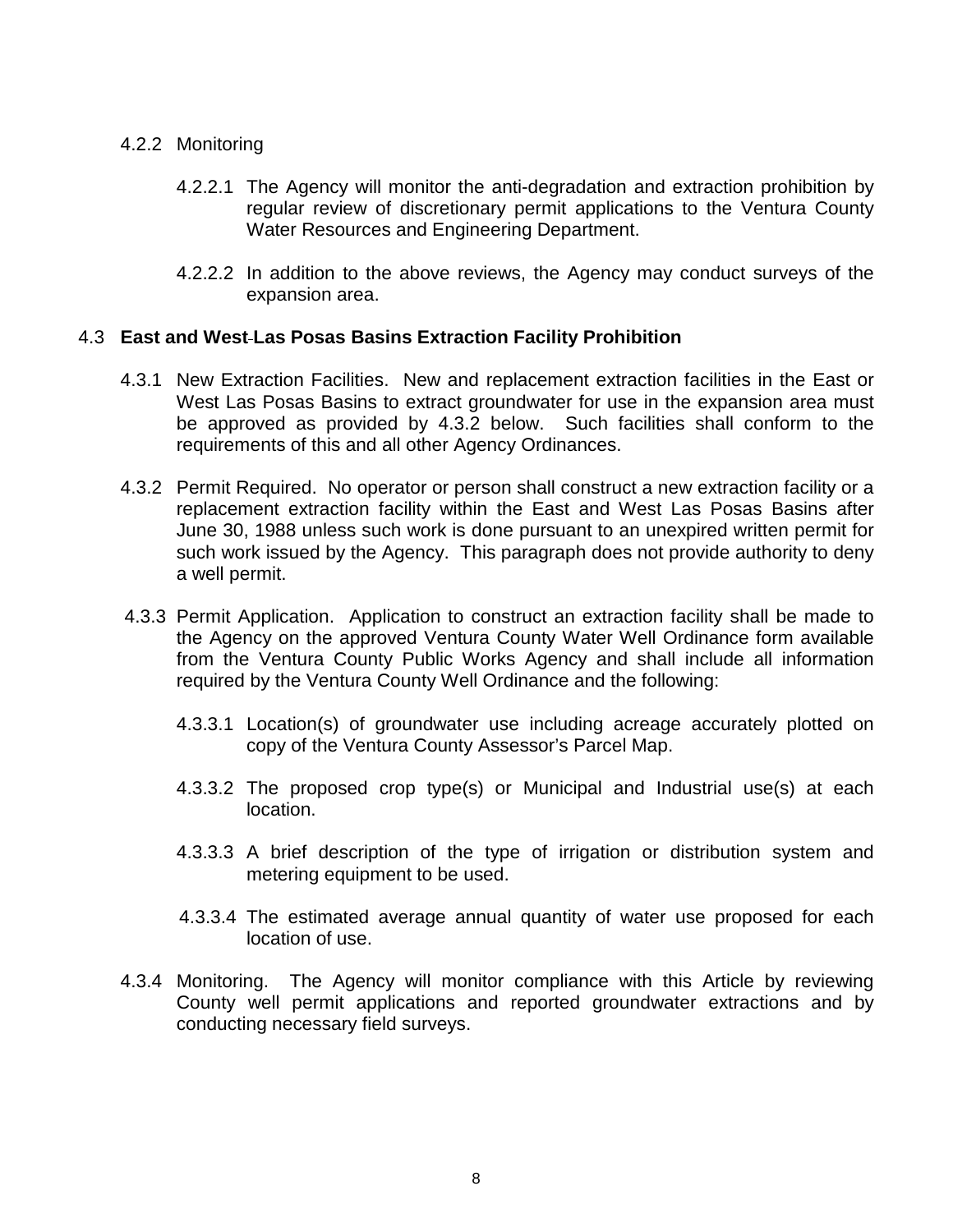### **CHAPTER 5.0 Reduction of Groundwater Extractions**

5.1 **Purpose.** The purpose and intent of this Chapter is to eliminate overdraft from the aquifer systems within the boundaries of the Agency and bring the groundwater basins to safe yield by the year 2010. This ordinance is only one means by which this goal will be met. It is not the intent or purpose of this ordinance to determine or allocate water right entitlements, including those which may be asserted pursuant to California Water Code sections 1005.1, 1005.2 or 1005.4.

### 5.2 **Extraction Allocations**

- 5.2.1 General
	- 5.2.1.1 The Agency Coordinator shall establish an operator's extraction allocation for each extraction facility located within the boundaries of the Agency. The extraction allocation shall be the historical extraction as reported to the United Water Conservation District and/or to the Agency pursuant to Chapter 2 (or its successor), or as otherwise provided for in paragraph 5.6 of this ordinance.
	- 5.2.1.2 Not withstanding any provision in this ordinance, the annual allocation shall be an allocation based on 60 percent irrigation efficiency of the current crop or the historical allocation, whichever is less. The irrigation efficiency for the operator's crop shall be determined using the formula described in paragraph 5.6.1.2.3. This 60 percent irrigation efficiency is totally unrelated to the 80 percent efficiency described in 5.6.1.2, "Annual Efficiency Extraction Allocation".
	- 5.2.1.3 Where an operator operates more than one extraction facility, the extraction allocations for the individual facilities may be combined.
	- 5.2.1.4 The Agency Coordinator may, on written request from a land owner or well operator, waive allocation requirements for the extraction of groundwater from the Perched or Semi-perched aquifer of Sealing Zone III when the pumping of that groundwater is specifically for the purpose of lowering the water table to reduce the high water table threat to property, including the root zone of crops, or for dewatering construction sites. The Agency Coordinator shall require that the groundwater extraction facility used for this purpose be perforated only in the Perched or Semi-perched zone, and shall also require the landowner and/or the operator to protect the Agency from damage potentially caused by transferring water to another location.
- 5.2.2 Necessity for Extraction Allocations.
	- 5.2.2.1 No extraction facility may be operated or otherwise utilized so as to extract groundwater within the boundaries of the Agency without a valid extraction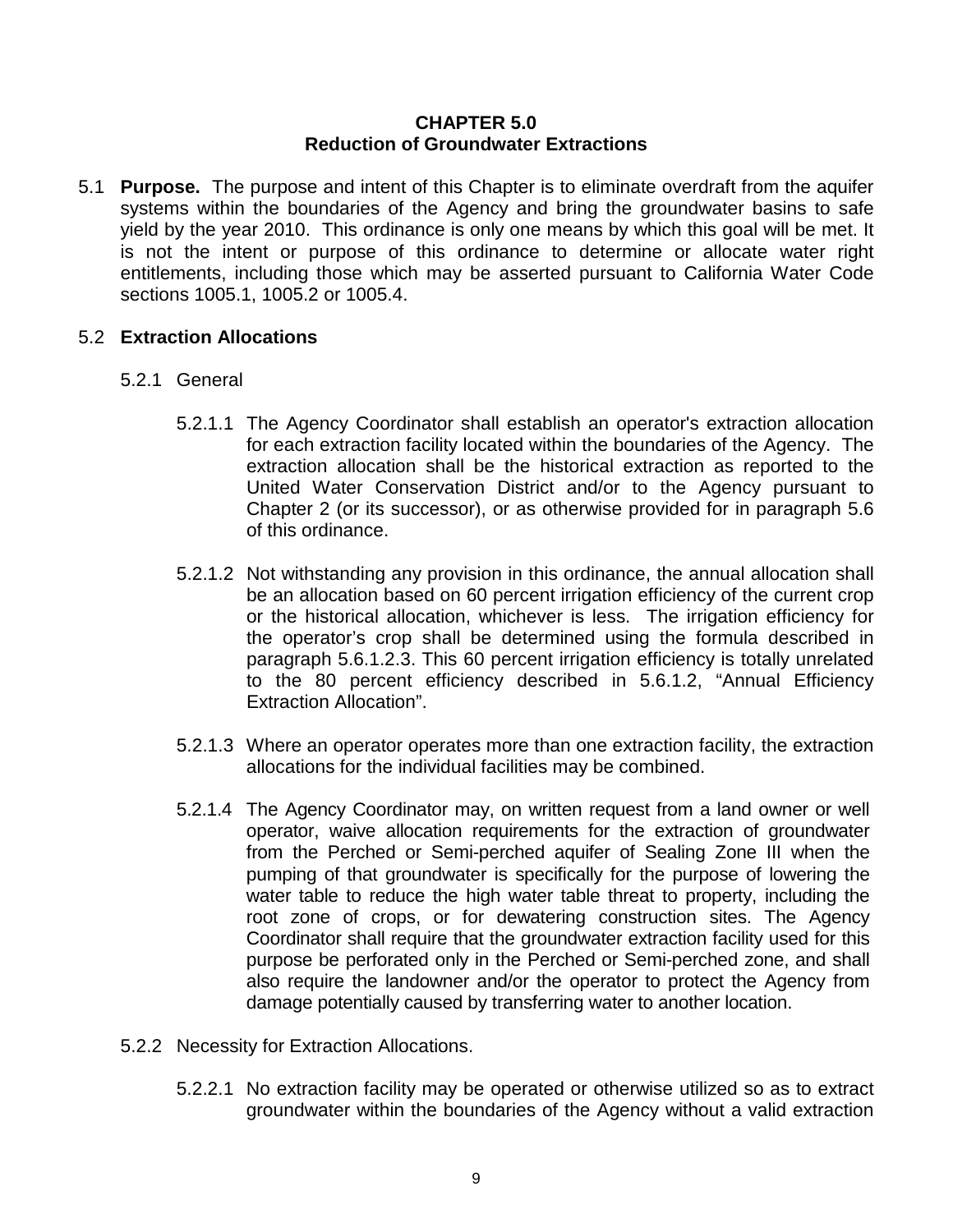allocation issued by the Agency or compliance with either paragraph 5.2.1.1 or 5.6 of this Ordinance.

- 5.2.3 Compliance. An operator shall comply with all provisions of this ordinance and all other Agency ordinances prior to receiving an extraction allocation.
- 5.2.4 Violation. Any operator or other person who violates the provisions of this Article is subject to the criminal and civil sanctions set forth in the Agency's enabling act and its ordinances.

## 5.3 **Adjustments to Extraction Allocations**

- 5.3.1 Adjustments to extraction allocations may be necessary to provide some flexibility, while still maintaining the goal of reaching a safe yield condition by the year 2010. Adjustments may be accomplished by a transfer or an assignment of historical extraction allocation from one operator to another.
- 5.3.2 Types of Adjustments
	- 5.3.2.1 Municipal and Industrial (M & I) Transfer Adjustments. When irrigated agricultural land(s) changes to M & I use, an extraction allocation shall be transferred from the agricultural extraction facility(ies) to the M & I provider, in accordance with the following conditions:
		- 5.3.2.1.1 Unless the M & I provider complies with the criteria set forth in 5.3.2.1.2 below, the agricultural extraction facility(ies) shall transfer to the M & I provider and the M & I provider shall receive the historical extraction allocation associated with the respective agricultural extraction facility(ies), up to a maximum of two (2) acre-feet per acre per year. Historical allocation in excess of two (2) acre-feet per acre per year shall be eliminated. Two (2) acrefeet per acre per year represents a reasonable use of water for M & I purposes. The following conditions shall apply to the transfer of allocation:
			- 5.3.2.1.1.1 The transfer of allocation shall include the mutual consent of the owner(s) of the irrigated agricultural land(s) being transferred and the M & I provider. If the owner(s) of the agricultural extraction facility holding the historical allocation for the land being transferred is not the owner of the land being transferred, then the owner(s) of that extraction facility must also join the consent to transfer. The responsibility for obtaining all agreements to transfer allocation resides with the owners of the land and/or the M & I provider.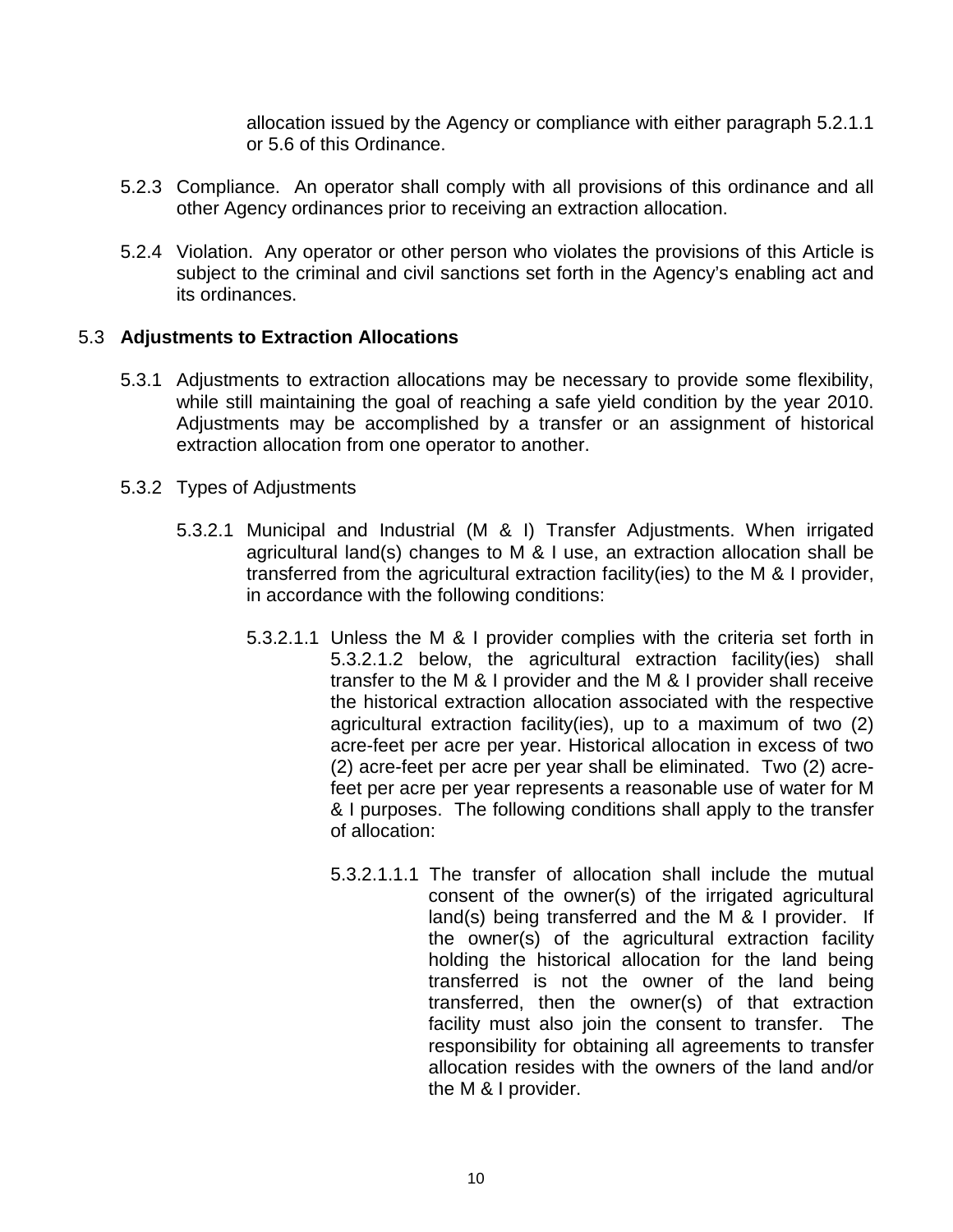- 5.3.2.1.1.2 The Agency Coordinator must concur that the historical allocation to be eliminated is sufficient to have served the agricultural operation under the circumstances of service.
- 5.3.2.1.1.3 The transfer shall be effective when The M & I provider has annexed the irrigated agricultural land(s) to be transferred to M & I use and has provided written intent to provide water service to those land(s), or when the land is taken out of agricultural production.
- 5.3.2.1.2 An M & I provider shall receive two (2) acre-feet per acre per year for irrigated agricultural land(s) transferred to M & I use when all of the following conditions have been met:
	- 5.3.2.1.2.1 The irrigated agricultural lands, which are the subject of transfer, are included in comprehensive water use study prepared by the M & I provider and approved by the Board after consideration in a public hearing. The study shall show the sphere of influence of the M & I provider and must demonstrate that the cumulative allocation transferred to M & I use includes an allocation of two acre feet per acre per year for all agricultural lands reported within the study boundaries and results in a net water savings to the GMA when compared to the historical extraction allocation assigned to wells that provide groundwater to all the agricultural lands reported in the study area. To the extent practical, the study shall rely on the historical water use data available from the GMA and shall include a clear designation for the study boundaries and the lands included in the analysis; and identification of any data or assumptions relied upon which are not a part of the GMA database.
	- 5.3.2.1.2.2 The transfer of allocation shall include the mutual consent of the owner(s) of the irrigated agricultural land(s) being transferred and the M & I provider. If the owner(s) of the agricultural extraction facility holding the historical allocation for the land being transferred is not the owner of the land being transferred, then the owner(s) of that extraction facility must also join the consent to transfer. The responsibility for obtaining all agreements to transfer allocation resides with the owners of the land and/or the M & I provider.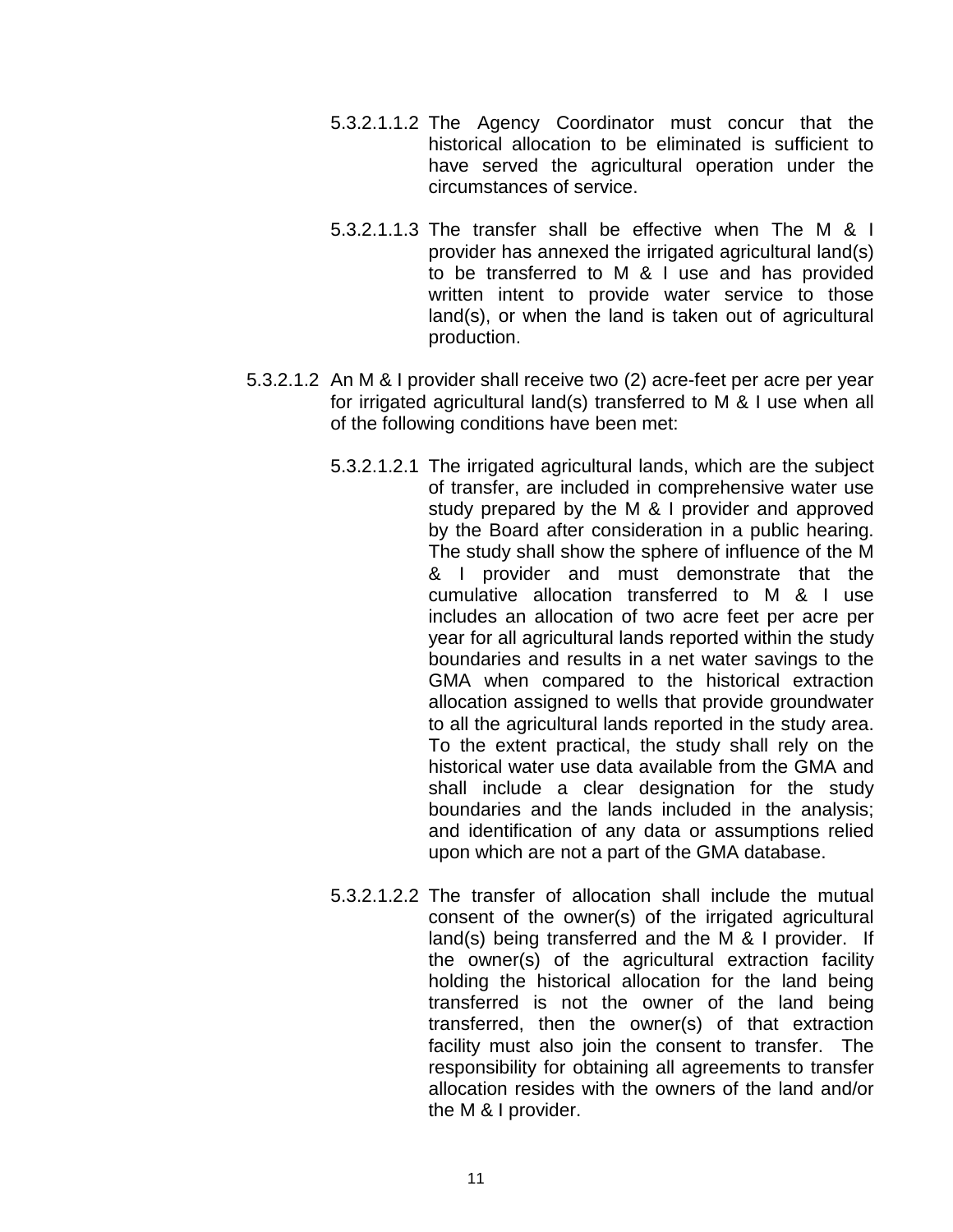- 5.3.2.1.2.3 The Agency Coordinator must concur that the historical allocation to be eliminated is sufficient to have served the agricultural operation under the circumstances of service.
- 5.3.2.1.2.4 The transfer shall be effective when the M & I provider has annexed the irrigated agricultural land(s) to be transferred to M & I use and has provided written intent to provide water service to those land(s), or when the land is taken out of agricultural production.
- 5.3.2.2 Assigned Extraction Allocation Adjustments. Except as provided by other assignment and, or adjustment procedures, an Operator A may assign an extraction allocation to Operator B as long as Operator B provides water to Operator A equal in amount to the full assigned extraction allocation. In order to prevent the creation of a secondary market in extraction allocations, upon the change of ownership of either property, the assigned extraction allocations revert to Operator A. The assigned extraction allocations may subsequently be re-assigned by the new owner.
- 5.3.2.3 Adjustments to M & I Allocations. The Board may adjust the historical allocation of an M & I operator when that operator has supplied groundwater to an M & I user during the historical allocation period and discontinues service to the M & I user for any reason. This adjustment may be made by transferring the supplied portion of the historical allocation from the M & I operator to the M & I user. This adjustment will avoid increased pumping due to windfall allocations that could otherwise result when the M & I operator discontinues service. To avoid retroactive inequities, where an M & I operator has discontinued service to an M & I user prior to September 1, 1994, the amount of the supplied portion of the historical allocation will be allocated to both the M & I operator and the M & I user.
- 5.3.2.4 Transfer of Allocation. Upon request, the Board may transfer allocation provided there is a net benefit to the aquifers within the GMA. The transfer of allocation will be of indefinite duration, approved on a "case-by-case" basis, and the GMA Coordinator shall determine the rate of extraction and the point or points of extraction. Requests for the transfer of allocations shall be submitted jointly by the parties involved and shall include the specific details of their proposal. To ensure that there is a net benefit to the aquifer systems, transfers of allocation shall be subject to other conditions as approved by the Board.
- 5.3.2.5 Historical allocation is subject to adjustment as provided in 5.4 below.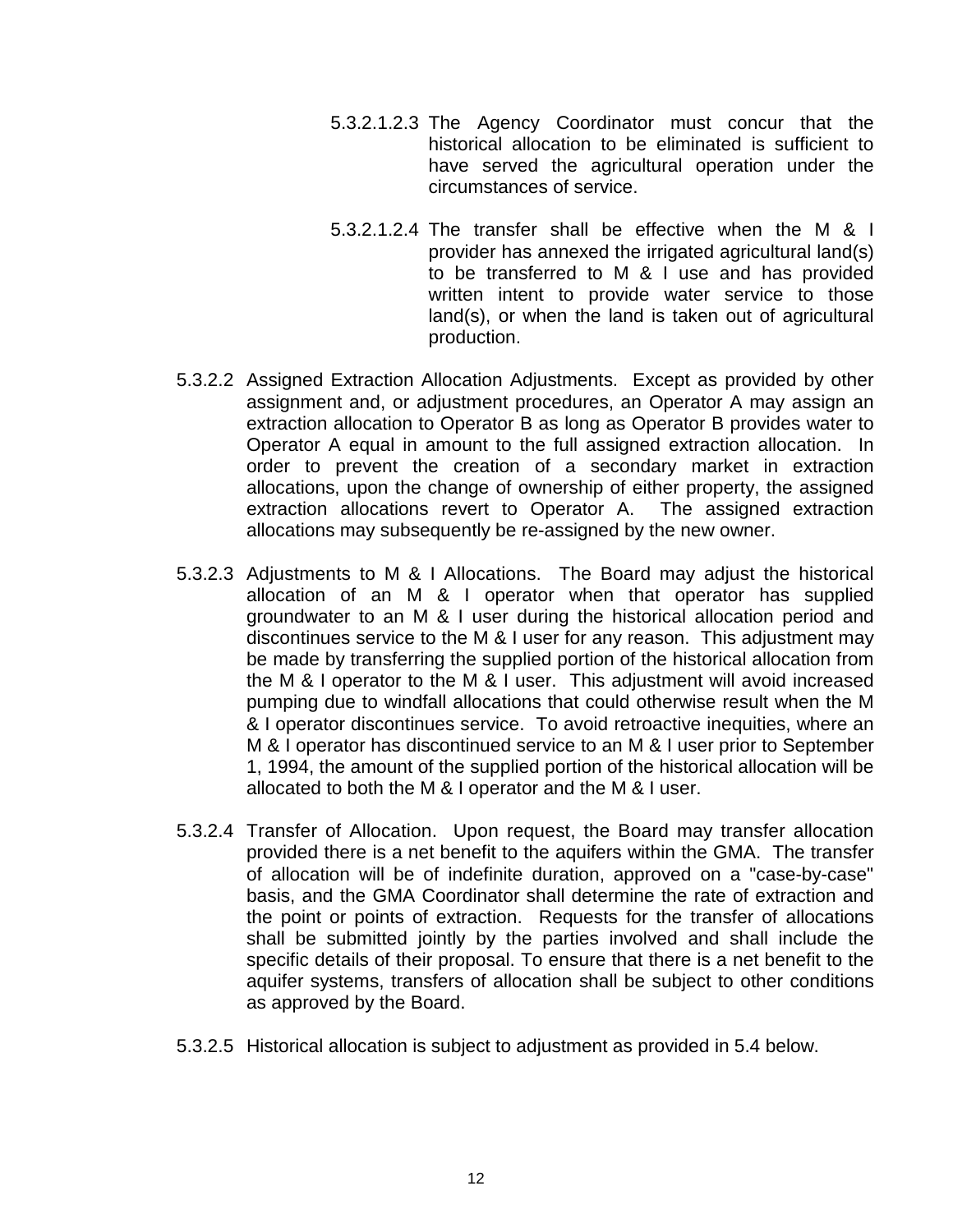- 5.3.3 Procedures for Adjustment
	- 5.3.3.1 Procedures for adjusting extraction allocations will be accomplished using the following procedure:
		- 5.3.3.1.1 It shall be necessary for the operator of the extraction facility to file a verified Application for Adjustment with the Agency Coordinator.
		- 5.3.3.1.2 Adjustments of extraction allocations, pursuant to the Applications for Adjustment, shall be considered for approval by the Board after reviewing the findings and recommendations of the Agency Coordinator and, if approved, shall be effective for the remainder of the calendar year and for all subsequent calendar years until modified by a subsequent Board approved adjustment.

### 5.4 **Reduction of Extraction Allocations**

5.4.1 Unless otherwise exempted, historical extraction allocations, adjusted or otherwise, shall be reduced in order to eliminate overdraft from the aquifer systems within the boundaries of the Agency for agricultural and M & I uses. The reductions shall be as set forth below:

1992 - 1994 extraction allocation = 95% of historical extraction, as adjusted. 1995 - 1999 extraction allocation = 90% of historical extraction, as adjusted. 2000 - 2004 extraction allocation = 85% of historical extraction, as adjusted. 2005 - 2009 extraction allocation = 80% of historical extraction, as adjusted. After 2009 extraction allocation = 75% of historical extraction, as adjusted.

#### 5.5 **Exemptions from Reductions**

- 5.5.1 Certain types of extraction allocations are exempt from the reductions set forth in 5.4.1. They are set forth below:
	- 5.5.1.1 Baseline Extraction Allocations as set forth in 5.6.1.1.
	- 5.5.1.2 Annual Efficiency Extraction Allocations as set forth in 5.6.1.2.
	- 5.5.1.3 Non-metered Extraction Facilities. Reductions in extraction allocations shall not apply to those extraction facilities as identified in Chapter 3 that do not require meters. Neither retroactive adjustments nor refunds will be made, except that any outstanding surcharges for non-metered extractions that have not been paid on the effective date of this ordinance will be waived.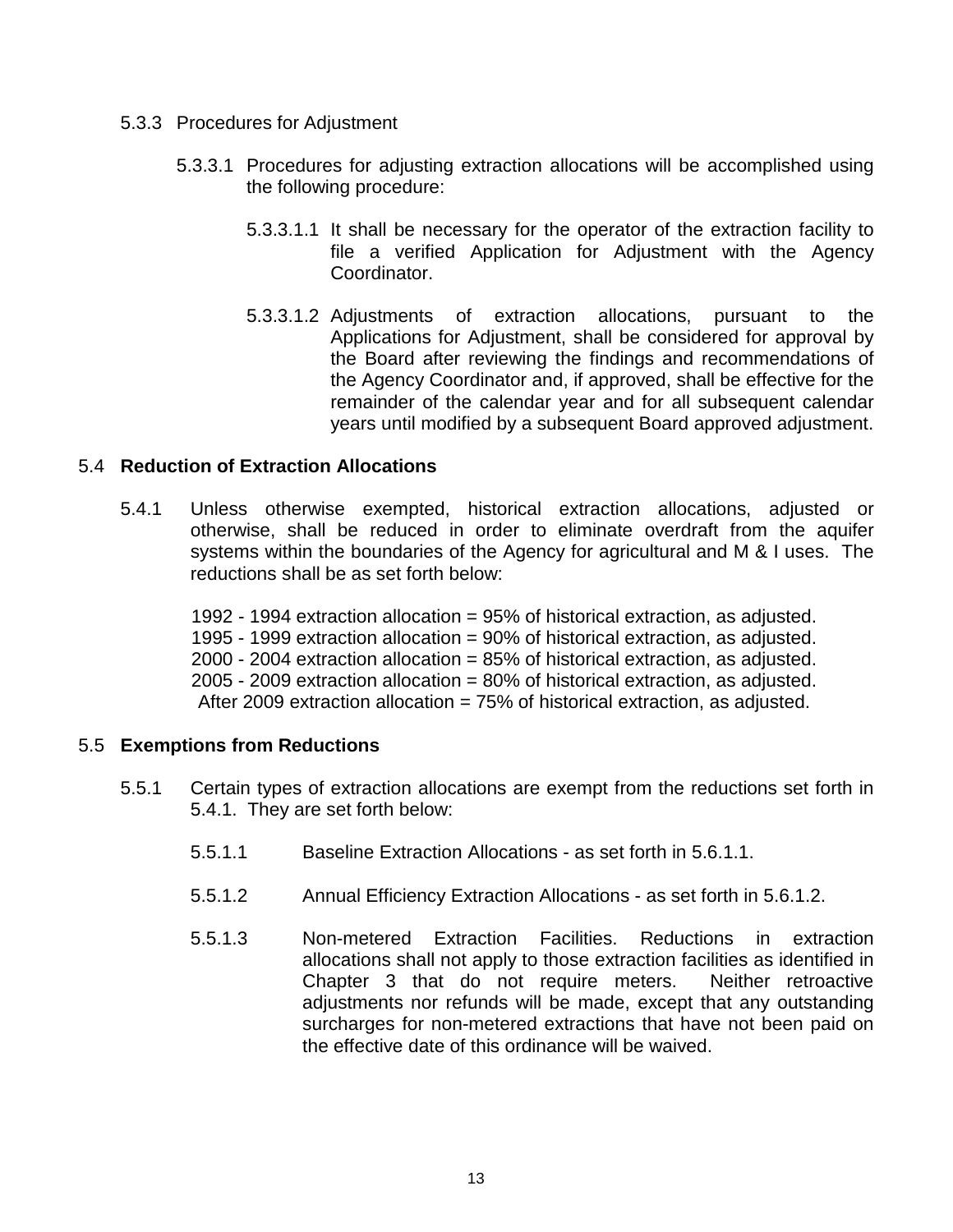### 5.6 **Alternative Extraction Allocations**

- 5.6.1 As an alternative to historical extractions, the Agency Coordinator may establish a Baseline, or Annual Efficiency extraction allocation for an operator, as follows:
	- 5.6.1.1 Baseline Extraction Allocations. If no historical extraction exists, an operator may request that a Baseline extraction allocation be established by the Agency Coordinator at one (1) acre-foot per acre per year for developed acreage that relies solely on groundwater. A Baseline extraction allocation may also be established by the Agency Coordinator at one (1) acre-foot per acre per year for lands, which are developed after the effective date of this ordinance, regardless of the source of water.
		- 5.6.1.1.1 To obtain a Baseline extraction allocation, an operator must submit a detailed report to the Agency Coordinator. The report shall describe historical extractions, if any, groundwater use during the period between the end of calendar year 1984 and the end of calendar year 1989, future water requirements, type and amount of water use, crop type and acreage involved. The report shall include copies of Assessor's maps identifying the parcels where groundwater is presently being used. For the purpose of this ordinance, one (1) acre-foot per acre per year represents a reasonable use of water for a Baseline extraction allocation.
	- 5.6.1.2 Annual Efficiency Extraction Allocation. If an operator can demonstrate to the Agency Coordinator that water used for agriculturally developed land is at least 80 percent overall irrigation efficient, based on evapotranspiration requirements, an Annual Efficiency extraction allocation shall be established for one calendar year. An 80 percent overall irrigation efficiency has been determined by the Agency to be reasonable on agricultural lands within the Agency's boundaries.
		- 5.6.1.2.1 To prove that irrigation efficiency is at least 80 percent, the operator must submit a detailed report covering a minimum period of the immediately preceding calendar year. This report shall be submitted to the Agency Coordinator no later than February 1st of the following year unless otherwise extended by the Board of Directors. The report shall include a complete crop and irrigation history for the extraction facility and acreage involved. The report shall include the reference evapotranspiration (ETo) rates and crop factors (Kc) for the calendar year period similar to that provided by the California Irrigation Management Information System (CIMIS) as developed and modified by the California Department of Water Resources. The report shall include a summary sheet that compares the water use to the evapotranspiration requirements for each crop and the corresponding acreage covered in the calendar year.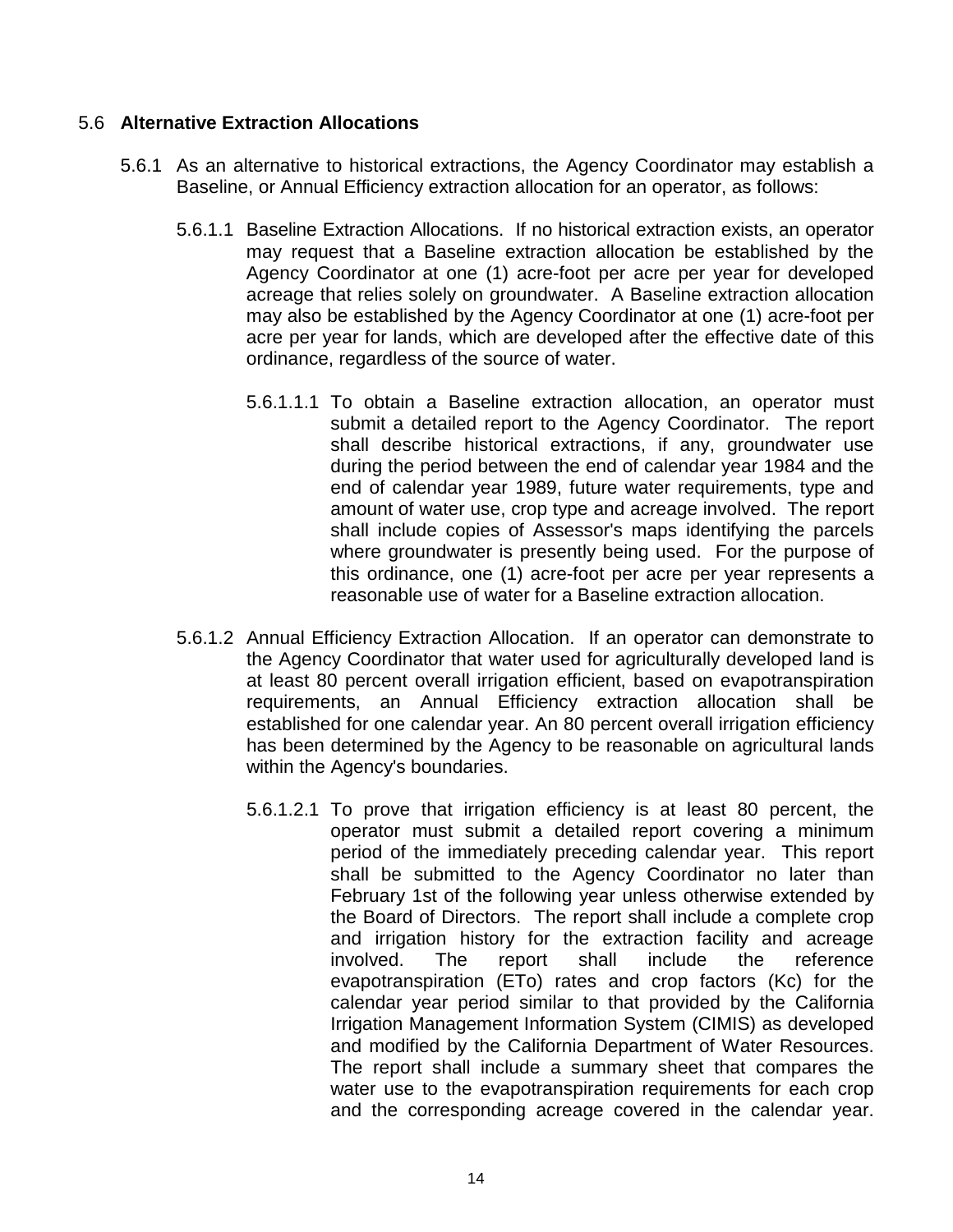The Board may extend the time to apply for an efficiency allocation for any year. Failure to submit the required form by the specified due date shall result in a late fee of \$150 per month for each month that an application for an efficiency allocation is not submitted. This late fee shall apply for a period of six months, after which an efficiency allocation shall no longer be available unless specifically approved by the Board.

- 5.6.1.2.2 Irrigation efficiency will include an appropriate amount of water necessary to avoid salt build-up based on the quality of irrigation water used.
- 5.6.1.2.3 Irrigation Efficiency (I.E.) will be calculated using the following formula:

 $I.E. =$  [ETo x Kc] - ER x 100 Actual Water Applied (inches)

Where:

ETo is the reference evapotranspiration measured in inches using turf grass as a standard.

Kc is a crop factor, which is a dimensionless number that relates water use by a given plant in comparison to turf grass.

ER is the effective rainfall measured in inches as determined by the Agency Coordinator.

5.6.1.3 Exceptions. The Board may grant exceptions to 5.6.1.1 and 5.6.1.2 on a case-by-case basis. However, individual exceptions shall not become the norm. Where agricultural efficiency cannot be measured as set forth in 5.6.1.2, then the most efficient practices of record for the type of agricultural use shall be the measurement of efficiency utilized by the Board in its deliberations.

## 5.7 **Credits**

5.7.1 Credits can be obtained by operators, but are not considered as extraction allocations or adjustments to extraction allocations. Credits are not subject to any reductions as set forth in 5.4.1. However, at the operator's option, credits can be saved or used to avoid paying extraction surcharges. Credits shall be accounted for through the normal reporting and accounting procedure and are carried forward from year to year. Credits can be transferred, but only between commonly operated extraction facilities with the approval of the GMA Coordinator. Upon request, the Board may transfer credits provided there is a net benefit to the aquifers within the GMA. The transfer of credits will be of indefinite duration, approved on a "case-by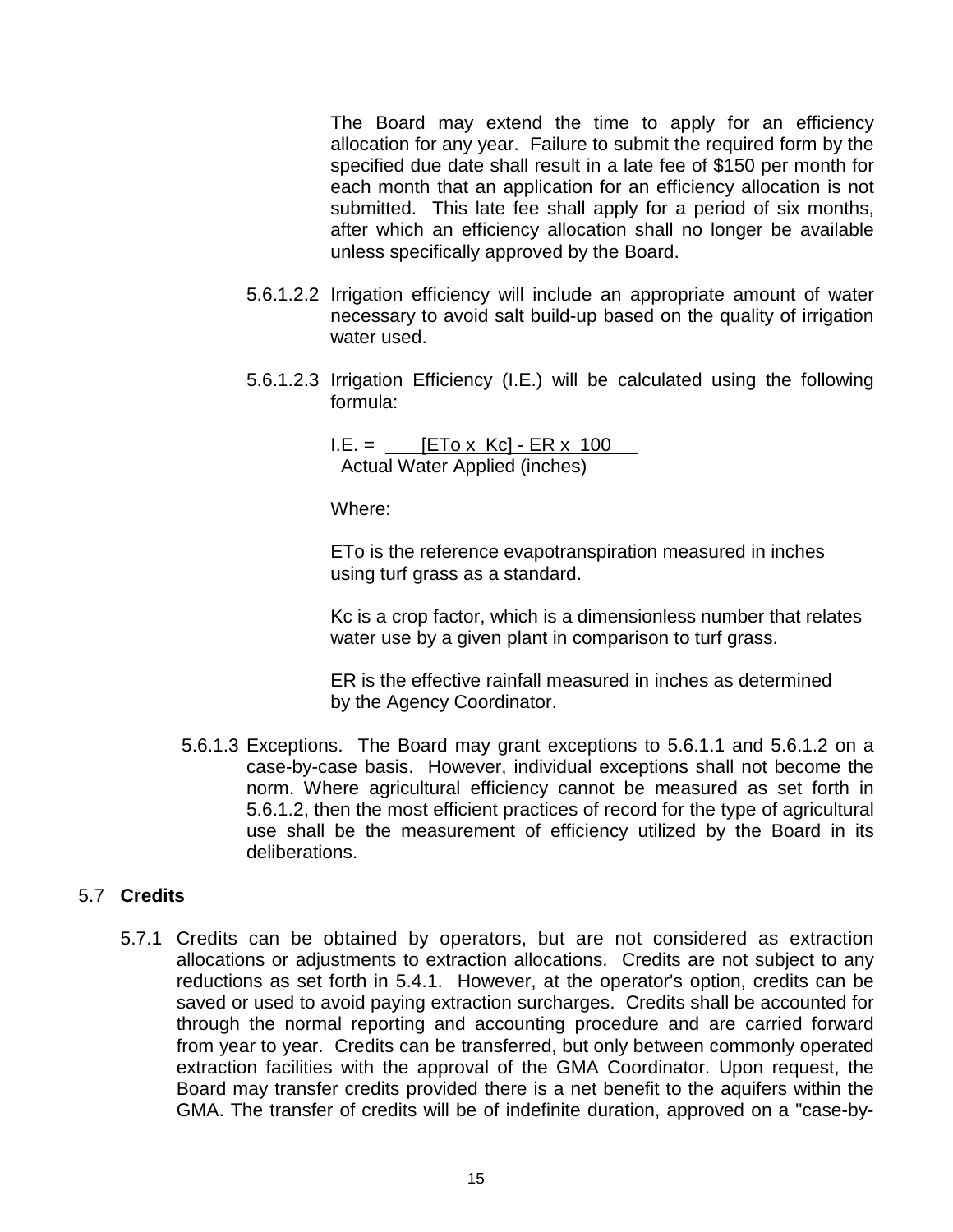case" basis, and the GMA Coordinator shall determine the rate of extraction and the point or points of extraction. Requests for the transfer of Credits shall be submitted jointly by the parties involved and shall include the specific details of their proposal. To ensure that there is a benefit to the aquifer systems, transfers of credits shall be subject to other conditions as approved by the Board. Under no circumstances shall credits earned as a result of agricultural use be transferred to an M & I Provider, M & I Operator or an M & I User unless the transfer is specifically approved by the Board and a net benefit to the aquifer systems involved can be shown. The types of credits are:

- 5.7.1.1 Conservation credits. An operator can obtain conservation credits by extracting less groundwater than the historical extraction allocation. No conservation credits will be given to an operator with an Annual Efficiency, Baseline, or for an extraction facility that is not required to have a meter. Credits shall be determined by the Agency Coordinator after submission of annual extraction data. Subsequent to determining the amount of credits earned, a confirmation shall be mailed to the pumper showing the current allocation, the groundwater extracted during the previous calendar year, and the credits or surcharges for the previous year. This confirmation must be signed by the owner/operator and returned to the GMA with any surcharge payment within thirty days (30) of the date the confirmation was mailed to the owner/operator by the GMA. Proof of the date of return will be by the postmark of the returned confirmation. If the confirmation is not returned within 30 calendar days, the credits earned for the previous year will no longer be available, or interest shall begin to accrue on surcharges due.
- 5.7.1.2 Storage credits. An operator can obtain storage credits for foreign water injected or spread and percolated in a Board approved injection/storage facility. The Agency Coordinator will determine the amount of storage credits based upon documentation of expected losses provided by the operator seeking the storage credit. A written application for approval of an injection/storage facility shall include:
	- 5.7.1.2.1 Operator of proposed project.
	- 5.7.1.2.2 Purpose of proposed project.
	- 5.7.1.2.3 Location, depth, casing diameter, perforated interval and other information regarding proposed injection/extraction facilities, if applicable.
	- 5.7.1.2.4 Method of operation including source, quantity and quality of water, planned scheduling of injection/extraction or percolation operations and proposed use of extracted water.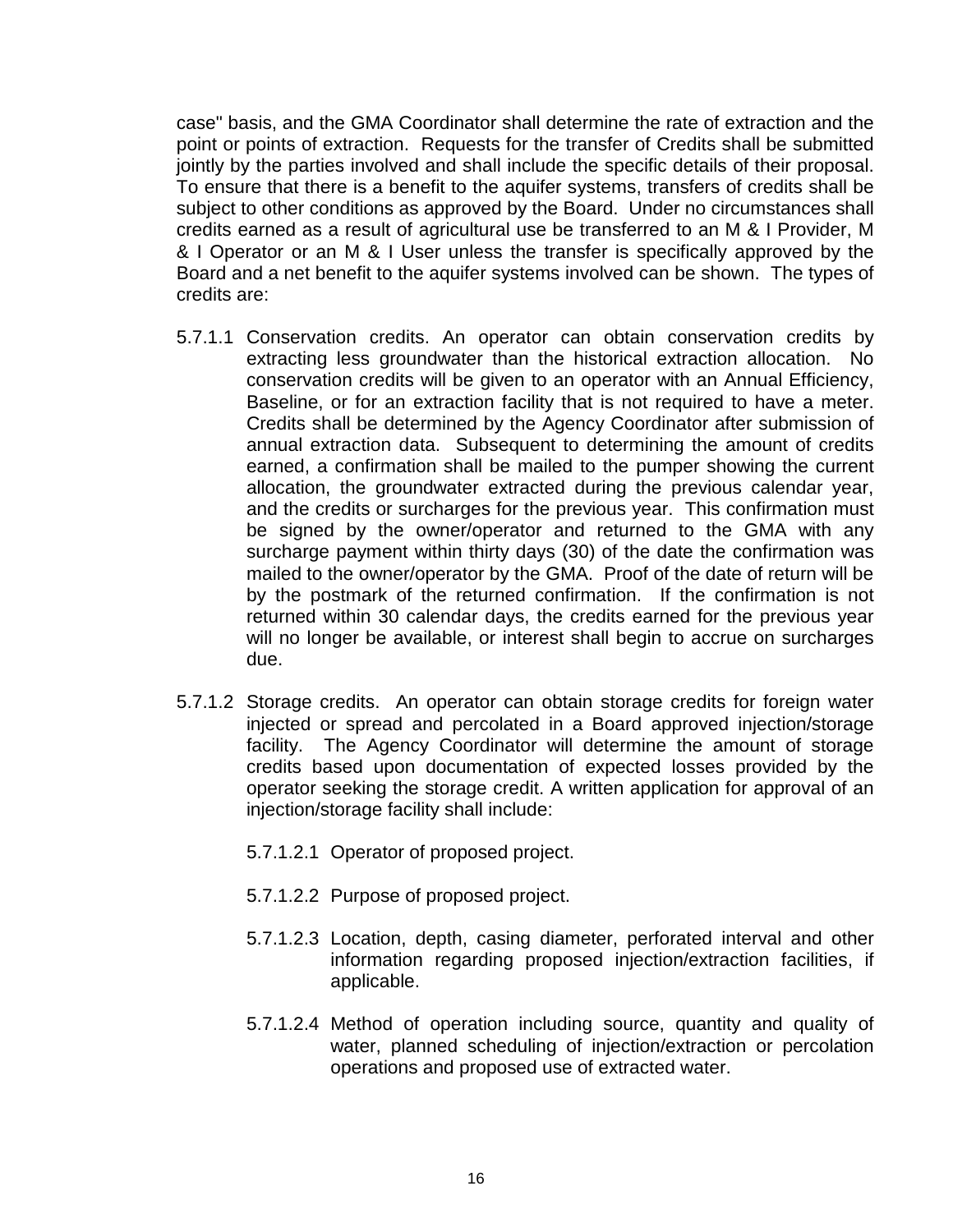- 5.7.1.2.5 Any other information deemed necessary by the Agency Coordinator.
- 5.7.4.2.6 Following Board approval of the application, successful injection of water and reporting of results, an operator will obtain credit as determined by the Agency Coordinator.

### 5.8 **Extraction Surcharges and Late Penalty**

- 5.8.1 Necessity for Surcharges
	- 5.8.1.1 Extraction surcharges are necessary to achieve safe yield from the groundwater basins within the Agency and shall be assessed annually when annual extractions exceed the historical and/or baseline allocation for a given extraction facility or the combined sum of historical allocation and baseline allocation for combined facilities. The extraction surcharge shall be fixed by the Board and shall be based upon (1) the cost to import potable water from the Metropolitan Water District of Southern California, or other equivalent water sources that can or do provide non-native water within the Agency jurisdiction; and (2) the current groundwater conditions within the Agency jurisdiction.
	- 5.8.1.2 The Board shall fix the surcharge by resolution at a cost sufficiently high to discourage extraction of groundwater in excess of the approved allocation when that extraction will adversely affect achieving safe yield of any basin within the Agency and may adjust the surcharge by resolution; provided however, that the then existing extraction surcharge shall remain in effect until adjusted by the Board.
	- 5.8.1.3 Surcharge for No Allocation. In circumstances where an individual or entity extracts groundwater from a facility(s) having no valid extraction allocation, the extraction surcharge shall be applied to the entire quantity of water extracted. Imposition and acceptance of payment of the surcharge imposed on an individual or entity who extracts water from a facility(s) that holds no extraction allocation shall not be deemed a waiver of the Agency's authority to limit or enjoin the unauthorized extractions.
	- 5.8.1.4 Efficiency Surcharge Facilities relying on the annual, efficiency, allocation shall also be subject to surcharge for inefficient use. The extraction allocation for efficiency is the amount of water used at 80% efficiency as defined in 5.6.1.2 of this ordinance. Extraction surcharges will be applied to the difference between the water extracted which correlates with the actual efficiency achieved and the water that would have been extracted to attain the 80% efficiency allocation. For example, an actual efficiency of 70% would be subject to surcharges on the difference between the amount of water used at 70% efficiency and the amount of water that would have been used at 80% efficiency. If an efficiency of less than 60%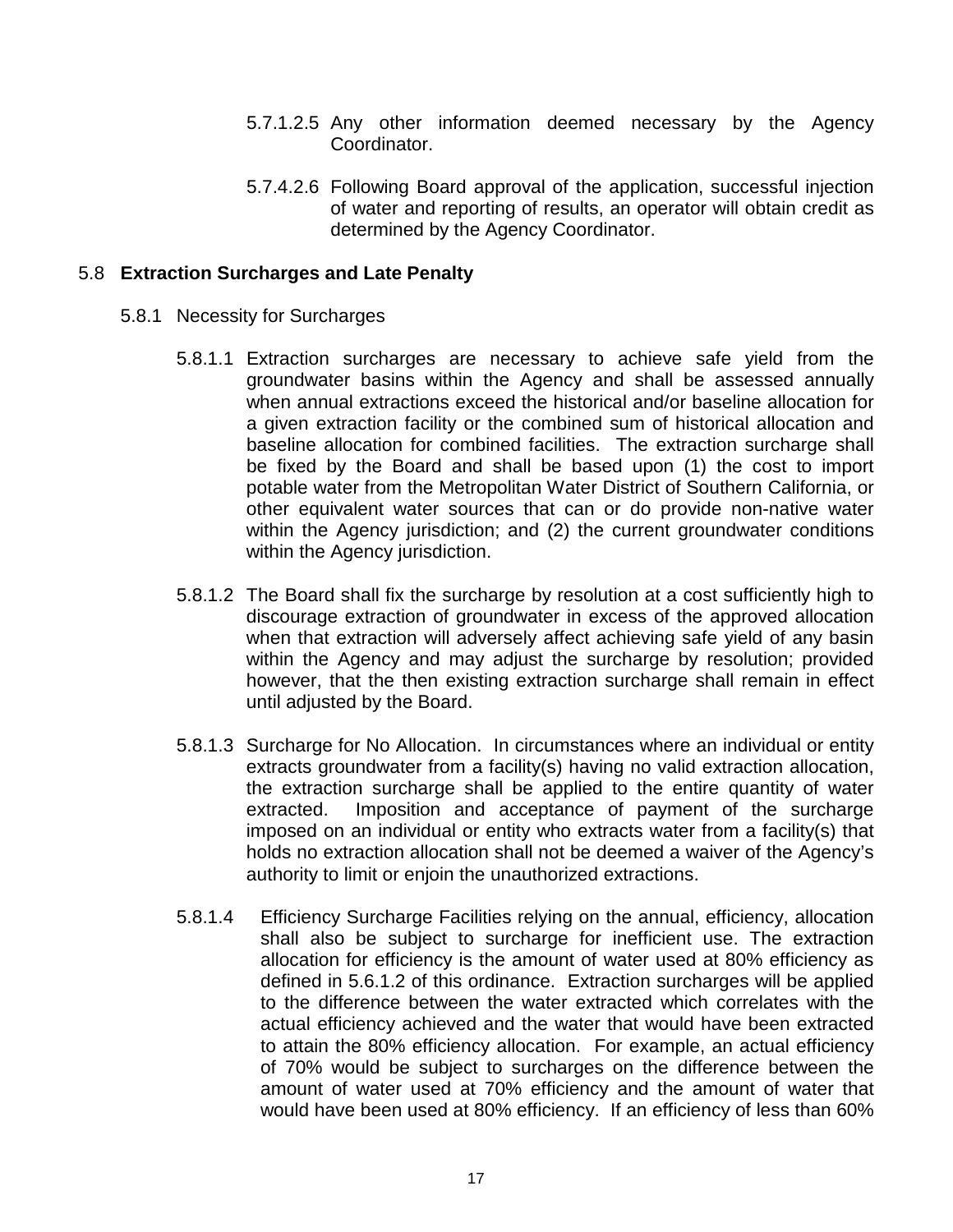is achieved, no efficiency allocation will be available, and the operator shall revert to a historical, baseline or to no allocation whichever applies to that facility. Extraction surcharges would then apply to the difference between actual water used and the applicable allocation, if any. For example, a facility operating at an actual efficiency of 59%) with no historical or baseline allocation, would be subject to surcharges on all water used.

- 5.8.2 Payment of Extraction Surcharges
	- 5.8.2.1 Payment of Extraction. Surcharges shall be assessed annually and shall become due and payable by the owner/operator within 30 days of date the confirmation of credits form was postmarked. Payments shall normally be made with credits, if available. Credits may be retained if a special arrangement is made to pay with cash. The Board may extend the 30-day time allowed to pay surcharges for a period of up to twelve months when circumstances exist that in the opinion of the Board warrant such extension. The Board may also approve the payment of surcharges in installments of up to 24 months with terms suitable to the Board.
	- 5.8.2.2 Deferral of Charges. Surcharges that are less than \$50.00 will be deferred until the total accumulated surcharge owed reaches \$50.00. No interest will be charged until the account has accumulated to the \$50.00 minimum. When the \$50.00 minimum has been reached, the surcharge will be billed and interest will start to accrue when the bill is due and payable.
- 5.8.3 Late Penalty. The operator shall pay a late penalty for any extraction surcharge not satisfied by the due and payable date. The late penalty shall be 1 1/2 percent per month, or any portion thereof, of the amount of the unsatisfied extraction surcharge. The Board may waive interest for surcharges and pumping fees when circumstances exist to render the charge inappropriate.
- 5.8.4 Collection of Delinquent Extraction Surcharges and Late Penalties. The Board may order that any given extraction surcharge and/or late penalty shall be a personal obligation of the operator or shall be an assessment against the property on which the extraction facility is located. Such assessment constitutes a lien upon the property, which lien attaches upon recordation in the office of the County Recorder. The assessment may be collected at the same time and in the same manner as ordinary ad valorem taxes are collected, and shall be subject to the same penalties and the same procedure and sale, in case of delinquency as provided for such taxes. All laws applicable to the levy, collection and enforcement of ad valorem taxes shall be applicable to such assessment, except that if any real property to which such lien would attach has been transferred or conveyed to a bona fide purchaser for value, or if a lien of a bona fide encumbrance for value has been created and attaches thereon, prior to the date on which the first installment of such taxes would become delinquent, then the lien which would otherwise be imposed by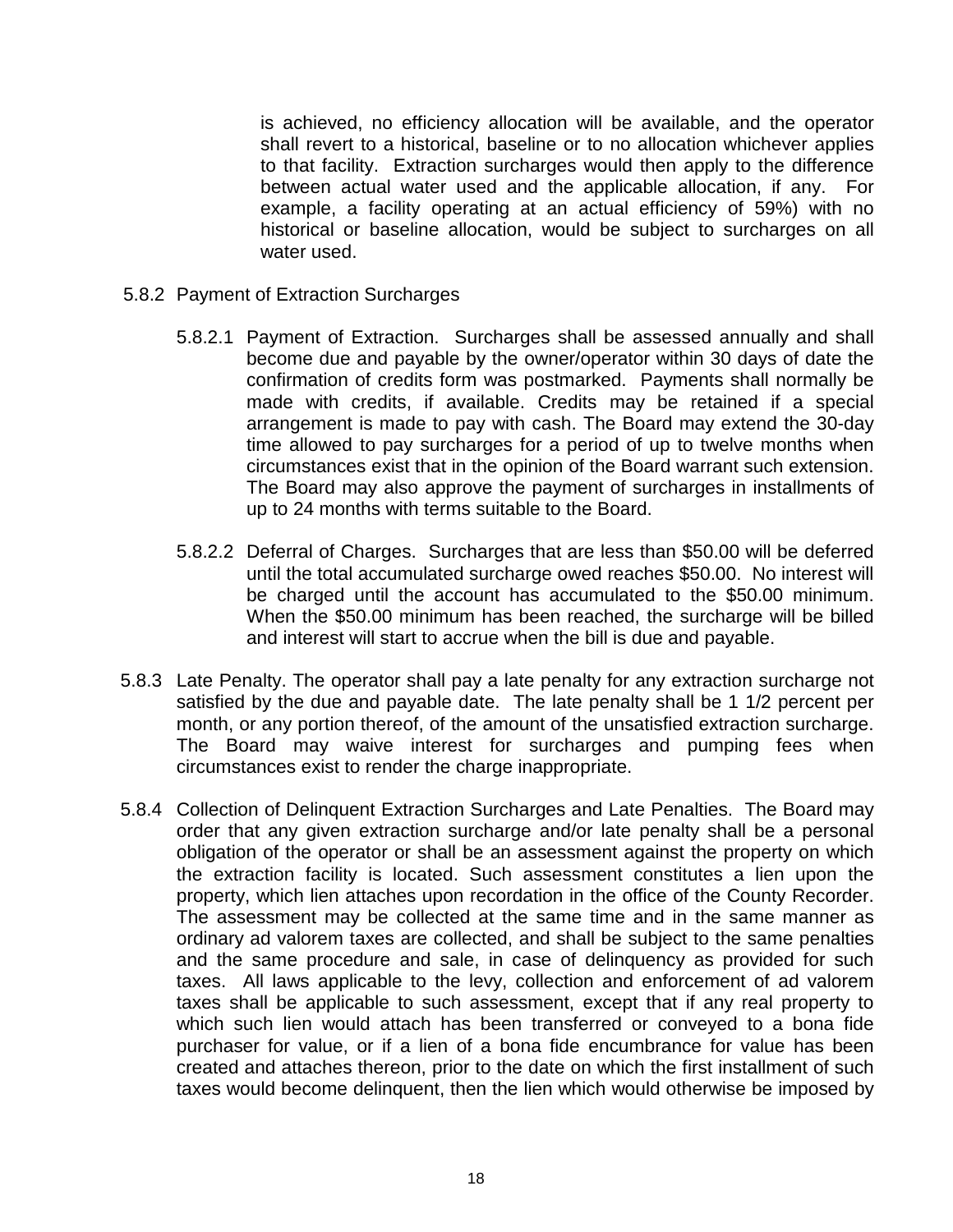this section shall not attach to such real property and an assessment relating to such property shall be transferred to the unsecured roll for collection.

5.8.5 Use of Extraction Surcharges and Late Penalties.Revenues generated from extraction surcharges and late penalties shall be used exclusively for authorized Agency purposes, including financial assistance to support Board approved water supply, conservation, monitoring programs and water reclamation projects that demonstrate significant reductions in overdraft.

### **CHAPTER 6.0 Appeals**

6.1 Any operator aggrieved by a decision or determination made by the Agency Coordinator may appeal to the Board within thirty (30) calendar days thereof by filing with the Agency Coordinator a written request that the Board review the decision of the Agency Coordinator. The Board shall act on the appeal within 120 days after the filing.

### **CHAPTER 7.0 Severability**

7.1 If any section, part, clause or phrase in this ordinance is for any reason held invalid or unconstitutional, the remaining portion of this ordinance shall not be affected but shall remain in full force and effect.

### **CHAPTER 8.0 Penalties**

- 8.1 Any operator or person who intentionally violates any provision of this ordinance shall be guilty of an infraction and may be required to pay a fine to the Agency in an amount not to exceed five hundred dollars (\$500).
- 8.2 Any operator or person who negligently or intentionally violates any provision of this ordinance may also be liable civilly to the Agency for a sum not to exceed one thousand dollars (\$1000) per day for each day of such violation, in addition to any other penalties that may be prescribed by law.
- 8.3 Upon the failure of any operator or person to comply with any provision of this ordinance, the Agency may petition the Superior Court for a temporary restraining order, preliminary or permanent injunction, or such other equitable relief as may be appropriate. The right to petition for injunctive relief is an additional right to those which may be provided elsewhere in this ordinance or otherwise allowed by law. The Agency may petition the Superior Court of the County to recover any sums due the Agency.